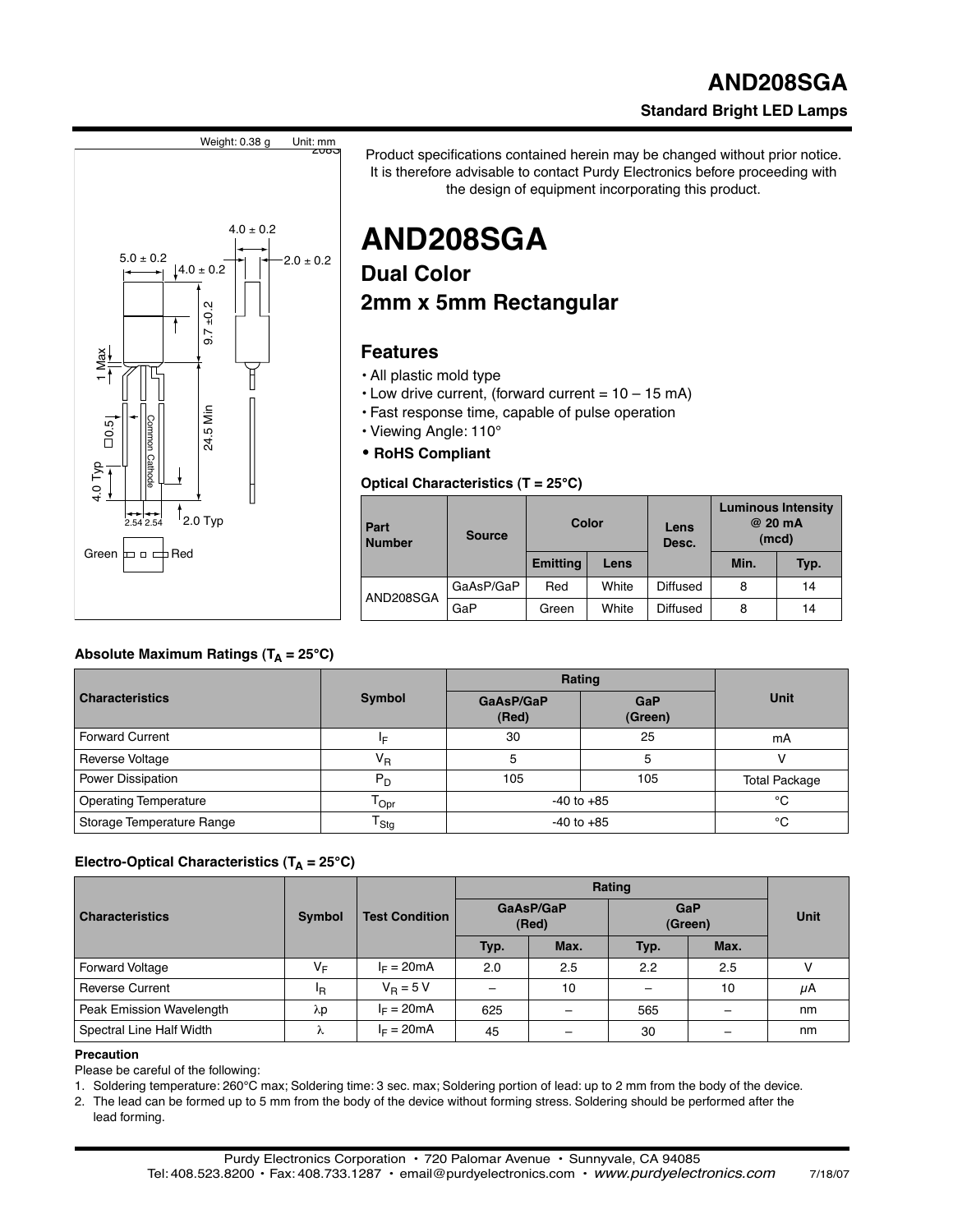# **AND208SGA**

#### **Dual Color Color Standard Bright LED Lamps**